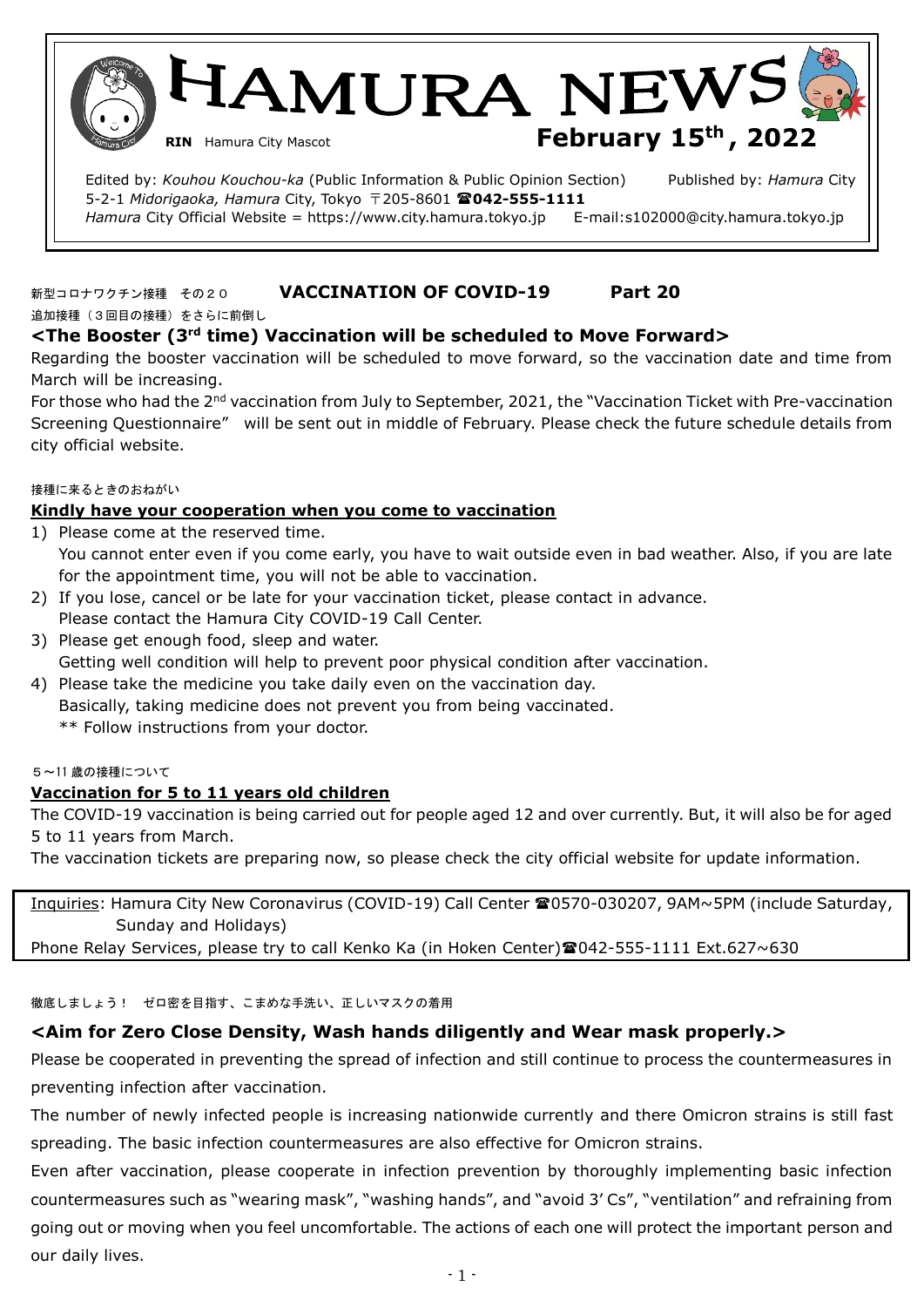# **Consultation Counter when you think it might be COVID-19**

◆ If you want to know about COVID-19

COVID-19, Omicron Stains Call Center  $\sim$  you may consulate about general consultation and omicron stains details. **20570-550-571 (Navi Dial) 9AM~10PM (including Saturdays, Sundays and Holidays)** 

# ◆ Free PCR Test

Tokyo Metropolitan Free PCR Tests office Call Center  $\sim$  you may consulate test eligibility and location 03-4405-4958 9AM~7PM (including Saturdays, Sundays and Holidays)

- What should I do  $\sim$  FEVER
	- 1) Call your home doctor
	- 2) Go to medical facility. Test medical organization

If you do not have home doctor, please check details via Hamura Koho 2/15 version QR code.

- 3) Tokyo Metropolitan Fever Consultation Center
	- 03-5320-4592 24hours (include Saturdays, Sundays and Holidays)
	- 03-6258-5780 24hours (include Saturdays, Sundays and Holidays)

3月10日は東京都平和の日

# **< March 10th is Tokyo Metropolitan Peace Day >**

羽村市・青梅市合同開催 東京の空襲資料展

**Jointly held by Hamura City and Ome City ~ Air Raid Material Exhibition in Tokyo** Inquiries: Kikaku Seisaku Ka, 雷 Ext. 366



Terrorism and conflicts are still occurring in the world. Peaceful Japan also experienced tragic war in past on March 10<sup>th</sup>, 1945. There was an air raid in Tokyo that was said to have killed 100,000 people. More than 75 years have passed since the end of war, but only fewer opportunities to convey the misery of was and the importance of peace to young generation. Hamura and Ome two cities will be held in time for "Tokyo Peace Day" on March 10, so that people can have an opportunity to think about peace widely by learning about the damage caused by air raids in Tokyo.

<u>Term</u>: March 1st (Tue)  $\sim 11^{\text{th}}$  (Fri)

- Saturdays and Sundays are excluded.
- $\bullet$  On March 3<sup>rd</sup> (Thu) and 10<sup>th</sup> (Thu), Ome City will be held till PM8.
- Locations: Hamura City City Hall 1F Hall

Ome City - City Hall Entrance Hall

# **[Online Material Exhibition] オンライン資料展**

Starting from **March 1st (Tue)**, some of the air raid-related materials stored in Folk Museum will be released on City's official Website.

# **[Please Join the Silent Prayer] まとうにご協力ください**

Tokyo metropolitan Government designated March  $10<sup>th</sup>$  as the annual Tokyo Peace Memorial Day, in commitment of never allowing the recurring war. Every year on this day, the simultaneous silent prayer is held nationwide to dedicate our prayers to the repose of all war victims and to the world peace. Please join the one minute of silent prayer from any place where you are.

Silent Prayer: March  $10^{th}$  (Thu) at 2PM. (for 1 minute)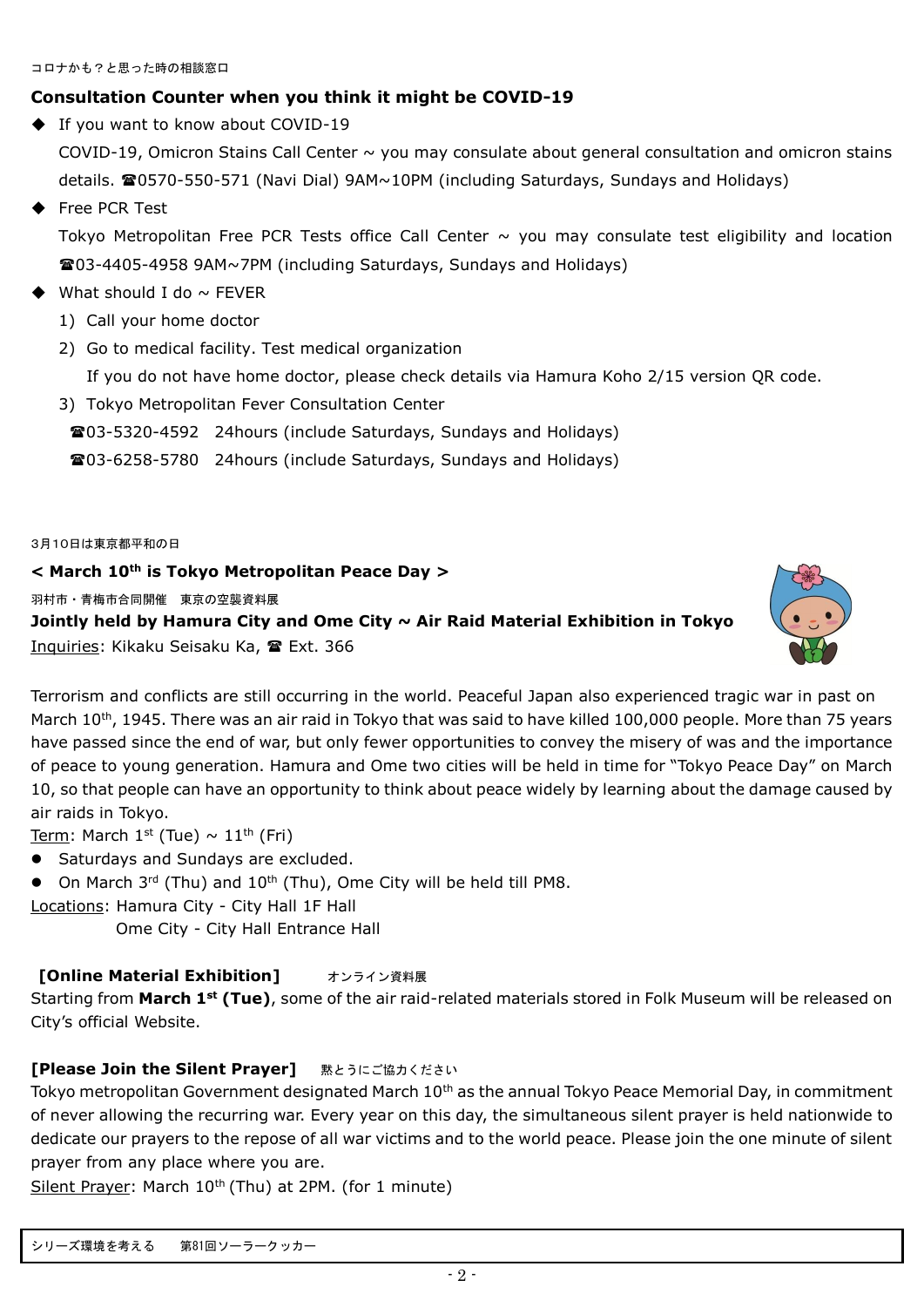## **< The series of Thinking about Environment ~ The 81st Solar Cooker >**

Cool: Eco-chan, do you know a solar cooker that can cook without using electricity or gas?

Eco: Solar? Is the panel on the roof of house?

Cool: That turns sunlight into electricity and solar cookers collect sunlight and use it for heat. The way of using sunlight is completely different.

Eco: It is kind of difficult.

Cool: If you search for "handmade solar cooker" via internet, you will find many easy ways to make it. Aluminum foil, prepare an aluminum-coated gas table mat, a black can to collect the sun's rays etc.

Eco: What kind of food can you cook with the handmade solar cooker?

Cool: You can cook rice, boil boiled eggs, make roasted sweet potatoes and hot dogs.

Eco: It looks fun! Let's try it.

Cool: You can see various solar cookers at the annual solar cooker national convention. There is also an exhibit at the world championships and you can see why it has become popular in developing countries. So it will be an opportunity to look at the world.

Eco: Is there any place to see the solar cooker in Hamura City?

Cool: The environmental festival or industrial festival is held, various cookers will be exhibited. Handmade solar cooker lecture class is also held, you may try it.

Eco: Great! I can try to cook hotdog by solar cooker.

Cool: Since it collects the sunlight and cooks, you have to protest your eyes from seeing the light directly and be careful if there is anything burning around the cooker. So, please challenge it with an ault.

Inquiries: Kankyo Hozen Ka Ext. 226

# お知らせ **INFORMATION**

発表のひろば「いきいき展」

# **<Announcement of "IKI IKI Exhibition">**

Students of the "IKI IKI Lecture / Volunteer Lecture" held exhibition to show the results of year at the Elderly Home Service Center Ikoinosato.

# ◆ **Exhibition**

Date and Time: March  $2^{nd}$  (Wed)  $\sim$  6<sup>th</sup> (Sun) 10AM $\sim$ 4PM (6<sup>th</sup> (Sun) is till noon) Details: Watercolor painting, Ink painting, Cloisonné ware, Picture letters, Photographs, Haiku, Calligraphy, Flower arrangement and Ceramic art.

Location: Yutorogi Exhibition Room, 1F Howaie and B1 Lobby

# ◆ **Stage Performance**

Date and Time: March 3rd (Thu) 1PM~3:15PM Details: Flail Prevention Exercise, Recreation dance, Folk dance exercises etc. Location: Yutorogi Small Hall Inquiries: Korei Fukushi Kaigo Ka, Korei Fukushi Kakari <sup>2</sup> Ext. 176

# **健康 そうしゃ こうしゃ こうしゃ せいしょう トランス トランス トラック トラックス トラック トラック トラック トラック トラック トラック**

#### カラダ塾 血圧管理で腎機能を守る!プチ塩レシピ



# **<Body Health Class ~ Protect kidney function by managing blood pressure! Petite Salt recipe>**

"Body Health Class" to learn about exercise and diet to create a healthy body. High blood pressure causes great damage to the kidneys which have many small blood vessels. Introductions of Blood pressure control, salt reduction and a petit salt recipe.

Date and Time: March  $16<sup>th</sup>$  (Wed)  $10AM \sim 12:15PM$ Location: Hoken Center **Eligibility: Hamura City residents** 

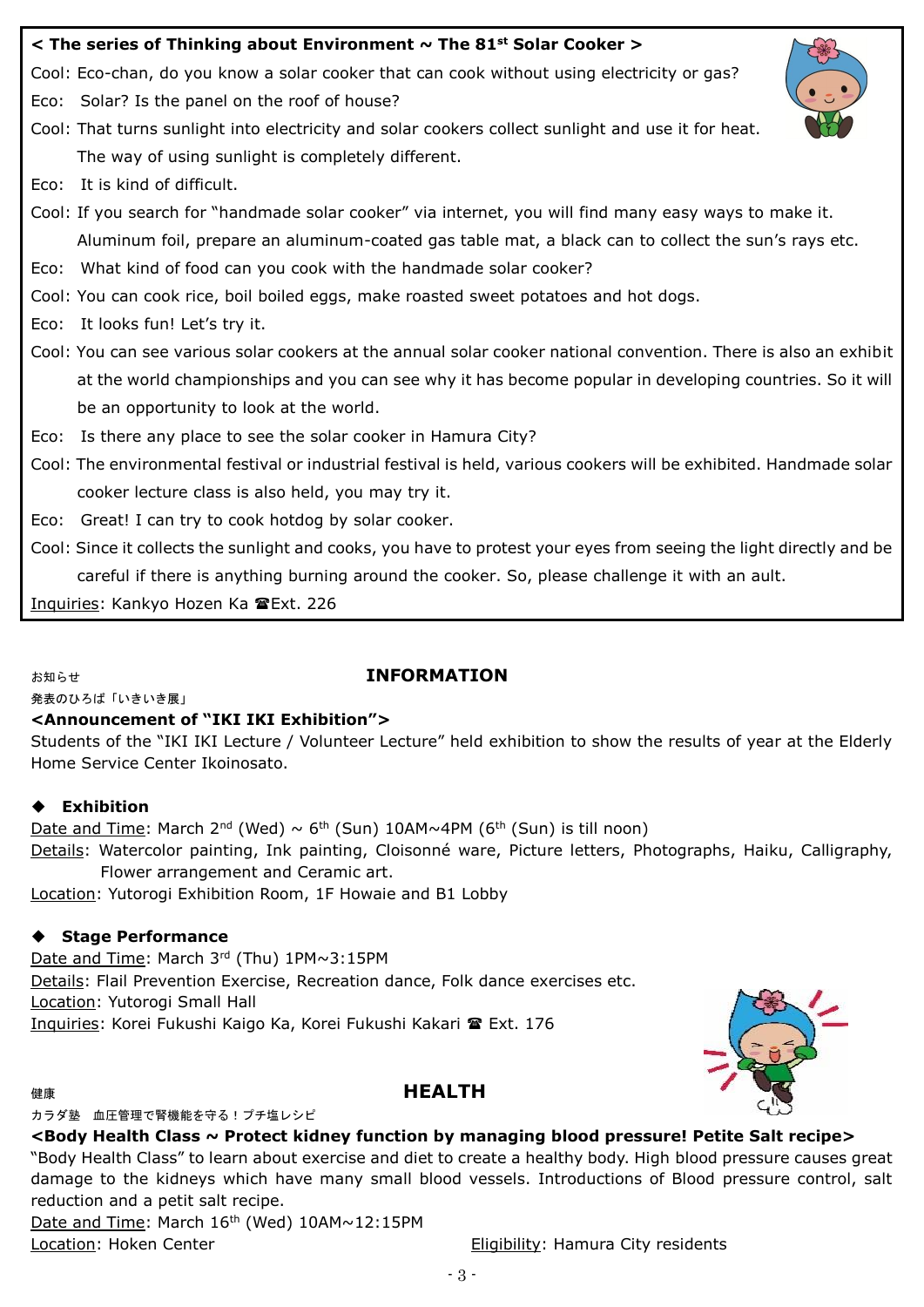Capacity: 20 (in order of application)

Things to Bring: Triangular bandage, apron, writing utensils, wearing mask and health notebook (if you have) Details: Health course, cooking demonstration by registered dietitian, mini cooking training, tasting and individual consultation.

\*\* The schedule might be changed due to infection status.

How to apply and Inquiries: Starting from Feb 16<sup>th</sup> (Wed), please call Kenko Ka (in Hoken Center) **@Ext. 625** 

新型コロナウイルス感染症に負けない! ~健康づくり推進員が1週間万歩計チャレンジを行いました~

#### **<Don't lose to COVID-19!**

# **~ Health promotion staffs had challenge of pedometer for walking.>**

Due to COVID-19 disaster, refraining from going out and the closure of facilities has decreased activity. Therefore, the health promotion staff walked (an easy aerobic exercise) with a pedometer for a week to measure the number of steps

- The average number of steps is 6,552/ per day.
- \*\* What did staff notice after taking the pedometer challenge for a walk?
- A. By attaching a pedometer, I became aware that I had to walk.
- B. I found out that I walk on work days but not on holidays at all.
- C. I was measuring the number to steps with my smartphone, but I left it in bag without counting steps. I realize that I had to walk attach a pedometer.

 $\sim$  Daily physical activity and health desirable "8000 steps / 20 minutes"

Research results have been announced that clarified the number of steps per day and fast walking (medium-intensity activity time) required to achieve healthy longevity.

For example, if you walk 4000 steps or more /per day and walk fast 5 minutes or more, you may be able to prevent depression. In order to maintain good health, it is desirable that the average number is about 8000 steps a day, fast walk (medium intensity activity) is included for about 20 minutes.

| <b>Steps number</b> | <b>Medium Intensity Activity Time</b>                                                          | <b>Preventable illness</b>                                            |  |  |
|---------------------|------------------------------------------------------------------------------------------------|-----------------------------------------------------------------------|--|--|
| 2000<br>steps       | 0 minute                                                                                       | <b>Bedridden</b>                                                      |  |  |
| 4000<br>steps       | 5 minutes                                                                                      | Depression                                                            |  |  |
| 5000<br>steps       | 7.5 minutes                                                                                    | Care required, dementia, heart disease and stoke                      |  |  |
| 7000<br>steps       | 15 minutes                                                                                     | Cancer, arteriosclerosis, osteoporosis and fracture                   |  |  |
| 7500<br>steps       | 17.5 minutes                                                                                   | Muscle loss and weakness                                              |  |  |
| 8000<br>steps       | 20 minutes                                                                                     | Hypertension, diabetes, metabolic syndrome<br>(75 years old and over) |  |  |
| 9000<br>steps       | 25 minutes                                                                                     | Hypertension (prehypertension) and Hyperglycemia                      |  |  |
| 10000 steps         | 30 minutes                                                                                     | Metabolic syndrome (under 75 years old)                               |  |  |
| 12000 steps         | 40 minutes                                                                                     | Obesity                                                               |  |  |
|                     | More than 12000 steps (Over 40 minutes of medium intensity activity), can be harmful to health |                                                                       |  |  |

More than 12000 steps (Over 40 minutes of medium intensity activity), can be harmful to health.

\*\* From the website of the Tokyo Metropolitan Institute of Health and Longevity Medical Center Health promotion members are selected from neighborhood associations, resident's associations and various organizations for the purpose of promoting and enlightening citizens' health promotion. Inquiries: Kenko Ka (inside of Hoken Center) ☎Ext. 626

大気汚染医療費助成制度の医療券(気管支ぜん息)の更新を忘れずに

# **< Remember to Renew Medical Subsidies of People Who Have a Condition Resulting From Air Pollution>**

The Tokyo Metropolitan Government supports the policy for medical subsidies of people who lives in Tokyo Metropolitan over one year and age under 18 have a condition resulting from air pollution.

Patients with respiratory disorders who meet the certification standards are subsidized for medical fees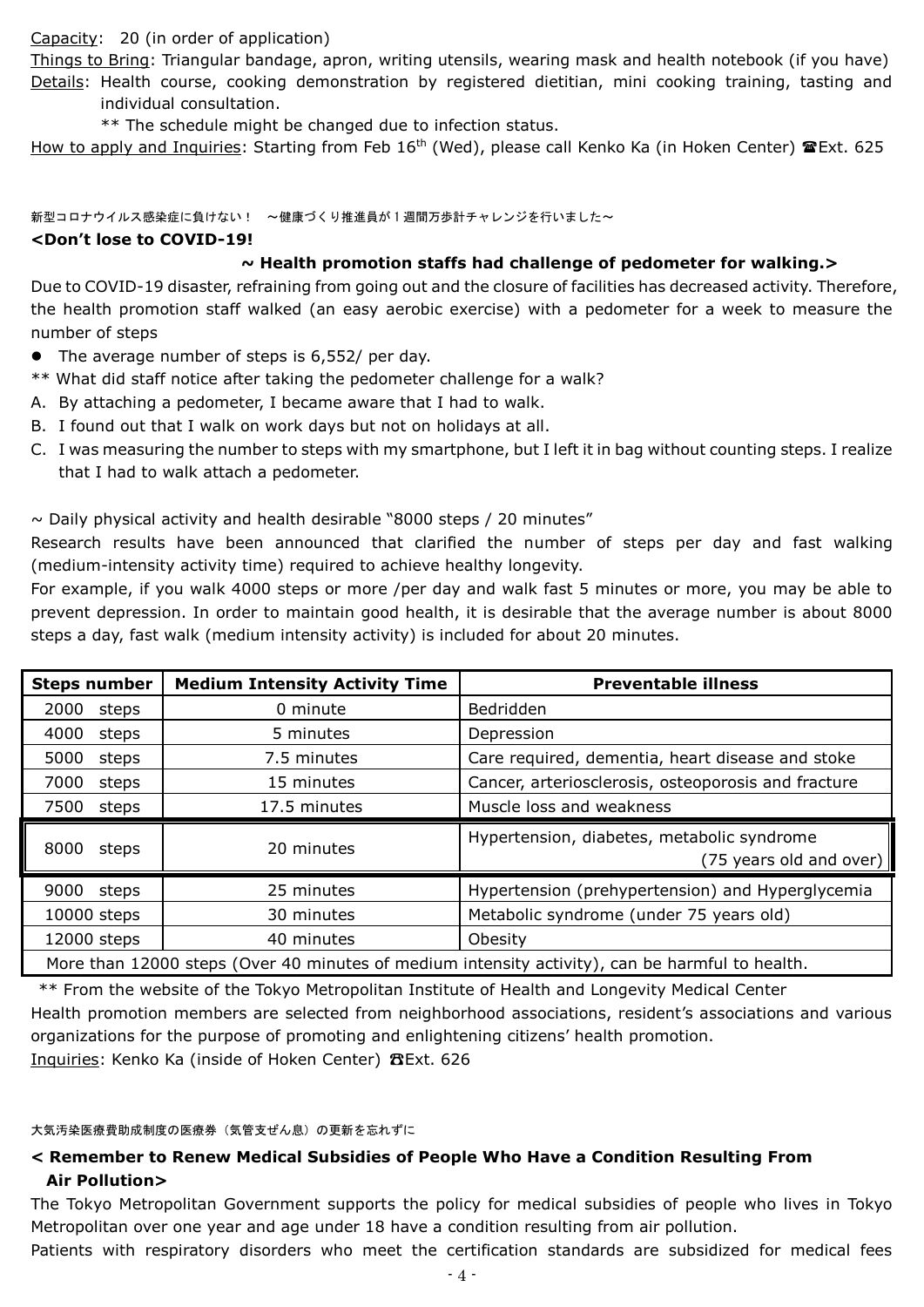exceeding applicable co-payment rate.

Those who were born before April  $1<sup>st</sup>$ , 1997 with certification who have a coupon issued will be affected by this revision. The upper limit for self-pay burden at the medical facility is ¥6,000. Those who are subject to this policy revision is required to use along with the coupon, documentation log for patient-borne expense ceiling amount when going in to treatment at the medical facilities. This documentation log will be issued by the Hoken Center (Health Center) along with your coupon. There is no co-payment rate for patients under 18 years of age.

A coupon issued by the government under the policy nearing expiration will only be valid if you file for extension for it at least one month before the expiration date. Please go to the Hoken Center for extension procedures.

\*Those who were born before April  $1^{st}$ , 1997 should be reminded that you cannot reinstate your status as a recipient after you have lost your certification by failure to make renewal procedures.

Inquiries: About Procedures ~ Kenko Ka (in Hoken Center)  $B$ Ext. 623

About Policy ~ Tokyo Bureau of Social Welfare and Public Health ☎03-5320-4491

## 子育て応援ニュース **RAISING CHILD(REN) SUPPORT NEWS**

もぐもぐ教室~離乳食生後 7 か月以降講座

## **<Baby Food Class for 7 months old and older >**

When a baby gets better at swallowing weaning food, it's time to try solid food. Let's learn some easy recipes!

Date & Time: March 23<sup>rd</sup> (Wed), 10AM~11:15AM Location: Hoken Center Eligibility: Babies born between Apr  $16<sup>th</sup>$  ~ Sep  $15<sup>th</sup>$ , 2021 & parents

Capacity: 10 (in order of application)

Thing to bring: Writing Utensils.

Details: Tips for mid to later stage of baby food / cooking demonstration / Consolation about baby food and parenting

Application and Inquiries: Please call in advance to Kosodate Sodan Ka, Boshi Hoken. Sodan Kakari Ext. 696 (exclude Saturday, Sunday and Holidays 9AM~5PM)

こぐまひろば

# **KOGUMA HIROBA (CUB SPACE) at Children Centers**

Parents and small children can learn fun activities for exercise! Join and have fun! Eligibility: Parents and Children from 9 months to younger than 2 years old. Sessions are free. Capacity: First 10 groups

Date and Location:

| <b>Date</b>                  | Location                | Time               |
|------------------------------|-------------------------|--------------------|
| March 3rd (Thu)              | Central Children Center |                    |
| March 9 <sup>th</sup> (Wed)  | West Children Center    | 10AM $\sim$ (about |
| March 15 <sup>th</sup> (Tue) | East Children Center    | 20 minutes)        |

#### あそびのポケット **ASOBI NO POCKET (at each Children's Center)**

Game creator/instructor will play with children with fun games using hands and bodies. Please feel free to participate.

Eligibility: 2years old  $\sim$  preschool children with parent Capacity: First 10 groups Date and Location:

**Date Location Time** March 2<sup>nd</sup> (Wed) | West Children Center 10AM~ (about 20 minutes) March 8<sup>th</sup> (Tue) East Children Center March  $10^{th}$  (Thu) Central Children Center



**Inquiries: Central Children Center 2042-554-4552** West Children Center 2042-554-7578

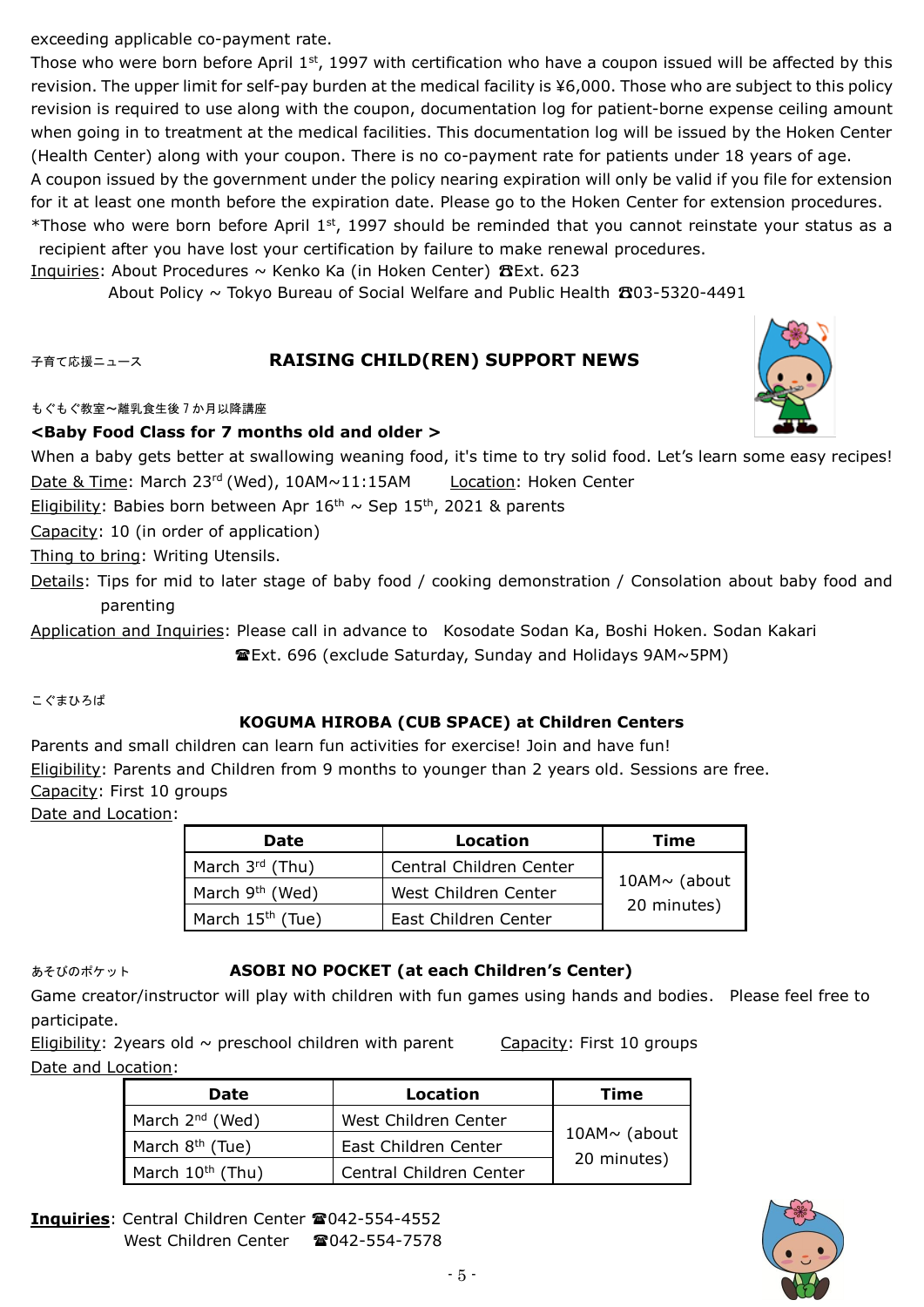East Children Center  $\otimes$  042-570-7751

市のごみ袋(燃やせるごみ袋)に広告を掲載しませんか

#### **ADVERTISE YOUR BUSINESS on HAMURA CITY-DESIGNATED WASTE BAG**

Design of Hamura City-designated Burnable Waste Bags (blue plastic) will incorporate a section for business advertisement. It can be a great medium to effectively promote your business to local residents.

Listing Period: Starting from July 2022 for 1 year (may be subject to change by number of distribution)

Special Offer (optional): Free banner advertisement on Hamura City Official Website for 3 months.

Application: Please submit to Seikatsu Kankyou-Ka via post mail, email or come to directly with the draft data and completed contract form before March  $31<sup>st</sup>$  (Thu).

If using format other than illustrator, ai-File, JPEG, TIFF, PDF, please make an inquiry. Post mail to

 $\overline{T}$ 205-8601 (location is not required) / $\approx$  [s208000@city.hamura.tokyo.jp](mailto:s208000@city.hamura.tokyo.jp)

\* Please download application form from City official website.

Listing Fee: Differs depending on the design size and quantity. Advertisement for packaging only cannot be placed. On individual bags – ¥70,000  $\sim$  ¥180,000 / On wrapping of bulk-sale package - ¥40,000 $\sim$ ¥45,000 Please contact Seikatsu Kankyou Ka Ext.222./ [s208000@city.hamura.tokyo.jp](mailto:s208000@city.hamura.tokyo.jp)

Inquiries: Seikatsu Kankyou Ka Ext.222

## **LIBRARY** ☎**042-554-2280**

#### ■読書手帳の表彰を行います <The Reading Notebook will be commendation>

Those who are using the "Reading Notebook" and "Yomucho" of Hamura City Library and reading a lot of books according to the reading week will be commended.

If you have reached the standard number of books, please come to main library's counter. Staff will contact you at the award ceremony at a later date.

Application period: March 1<sup>st</sup> (Tue)  $\sim$  27<sup>th</sup> (Sun).

Eligibility books: Material borrowed from Hamura City Library, school library or books at home (excluding magazines, manga and audiovisual materials) with stickers attached to "Reading Notebook" and "Yomucho"

Award Day and Time: April 23<sup>rd</sup> (Saturday)  $10$ AM  $\sim$  (about 30 minutes)

Standard number of books:

| <b>Classification</b>                    | <b>Standard number of books</b> | <b>Revised Point</b>                                                                            |
|------------------------------------------|---------------------------------|-------------------------------------------------------------------------------------------------|
| Elementary School students or<br>younger | 500 books                       | None                                                                                            |
| Junior High or High School<br>students   | 500 books (or 200 books)        | Including books read before Junior<br>High School or 200 books read<br>after Junior High School |
| General                                  | 1,000 books                     | Limit 5 times rewards                                                                           |

第20回たま工業交流展

#### **< The 20TH Cross-Industrial Fair** "**Tama Kougyou Kouryuu-Ten" >**

SM Enterprises from various fields in the Tama area will exhibit their unique technologies and products. Please take this opportunity to increase orders for your company and collect information for discovering partner companies.

Date & Time: March 3rd (Thu),  $4^{\text{th}}$  (Fri) 10AM  $\sim 4$ PM

Location: Tokyo Metropolitan Tama Vocational Ability Development Center

Exhibit Fields: Machinery/ Metal/ Electrical equipment, Information-related/ Software development,

environment-related, school-related/ cooperating organizations, etc.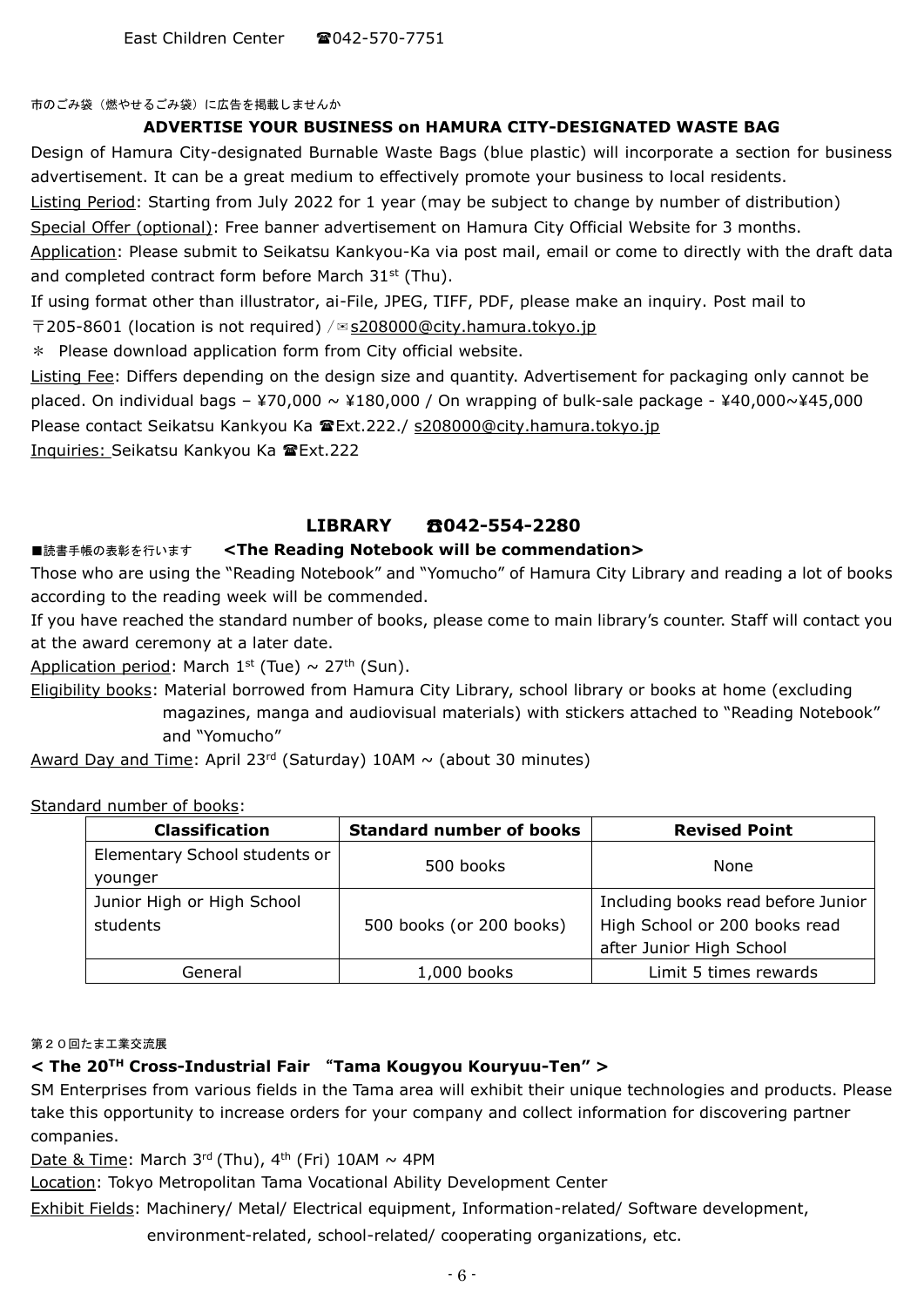\*\* "Tama Robot Programming Workshop" will be held on March 5th (Sat) via online (ZOOM). Inquiries: Tama Kogyo Koryu Ten Jikkoiinkai (Tachikawa Chamber of Commerce) 042-527-2700

# スポーツセンター **SPORTS CENTER** ☎**042-555-0033**

■駅伝大会に伴う交通規制

## **<Traffic Regulation associated with Hamura Ekiden Race>**

Traffic will be restricted due to the relay race. We apologize for any inconvenience caused to the neighbors and store and your cooperation will be highly appreciated.

Traffic restriction date and time: March  $13<sup>th</sup>$  (Sun) 8AM~1PM (Vehicle closed area: 9AM~Noon)

\*\* Please do not park on the street around the course.



#### 福生消防少年団 団員募

#### **<Fussa Firefighting Boy Scouts Recuitment>**

- Activities: Firefighting work, fire prevention, initial fire extinguishing training and first aid training will be carried once or twice a month. Also, the boys may participate in local festival parades through drum**.**
- Eligibility: Hamura, Fussa, Mizuho Cho residents who are 3rd grade elementary school or over**.**
- Recruitment period : Till March 31st (Thu)

Inquiries: Fussa Fire Station Disaster Prevention and Safety Section ☎042-552-0119



こどものページ **EVENT INFORMATION for CHILDREN & PARENTS**

#### **Central Children Center 042-554-4552 (Close Every Friday)**

#### 昼間の月観測会・ファミリー天体観測会

#### **< Day-time Moon Observation >**

**AAAAAAAAAAAAA** 

Date & Time: March 9<sup>th</sup> (Wed), 4PM  $\sim 4:30$ PM

#### **< Astronomical Observation with Family >**

Date & Time: March 9<sup>th</sup> (Wed), 7PM  $\sim$  8PM

\*Junior High School students or younger children must be accompanied by an adult.

 $\sim$  For both Observation Events

Eligibility: Elementary School Students  $\sim$  High School Students

Capacity: 20 (including guardians and in order or application),

\*\* If it rains, event will be changed to "Tonight's Starry Sky Commentary" in planetarium.

How to Apply: Feb 16<sup>th</sup> (Wed) ~ March 8<sup>th</sup> (Tue), please call or come to Central Children Center <sup>2</sup>042-554-4552 directly.

#### **West Children Center 042-554-7578 (Close Every Tuesday)**

**< Handmade Toy Class ~ Pop the ball with air! >** 手作りおもちゃ教室「空気でつぽう」 Date & Time: March 12th (Sat), ①10AM~11AM ➁1PM~3PM Eligibility: Under Elementary School children (It is fine to participate both  $(1)$  &  $(2)$ )

Capacity: First 10 for each class

#### 図書館おはなし会 **MAIN LIBRARY 042-554-2280 (Close Monday)**

- **< Story Telling >**
- For Preschoolers  $\sim$  March 12<sup>th</sup> (Sat) 11AM $\sim$